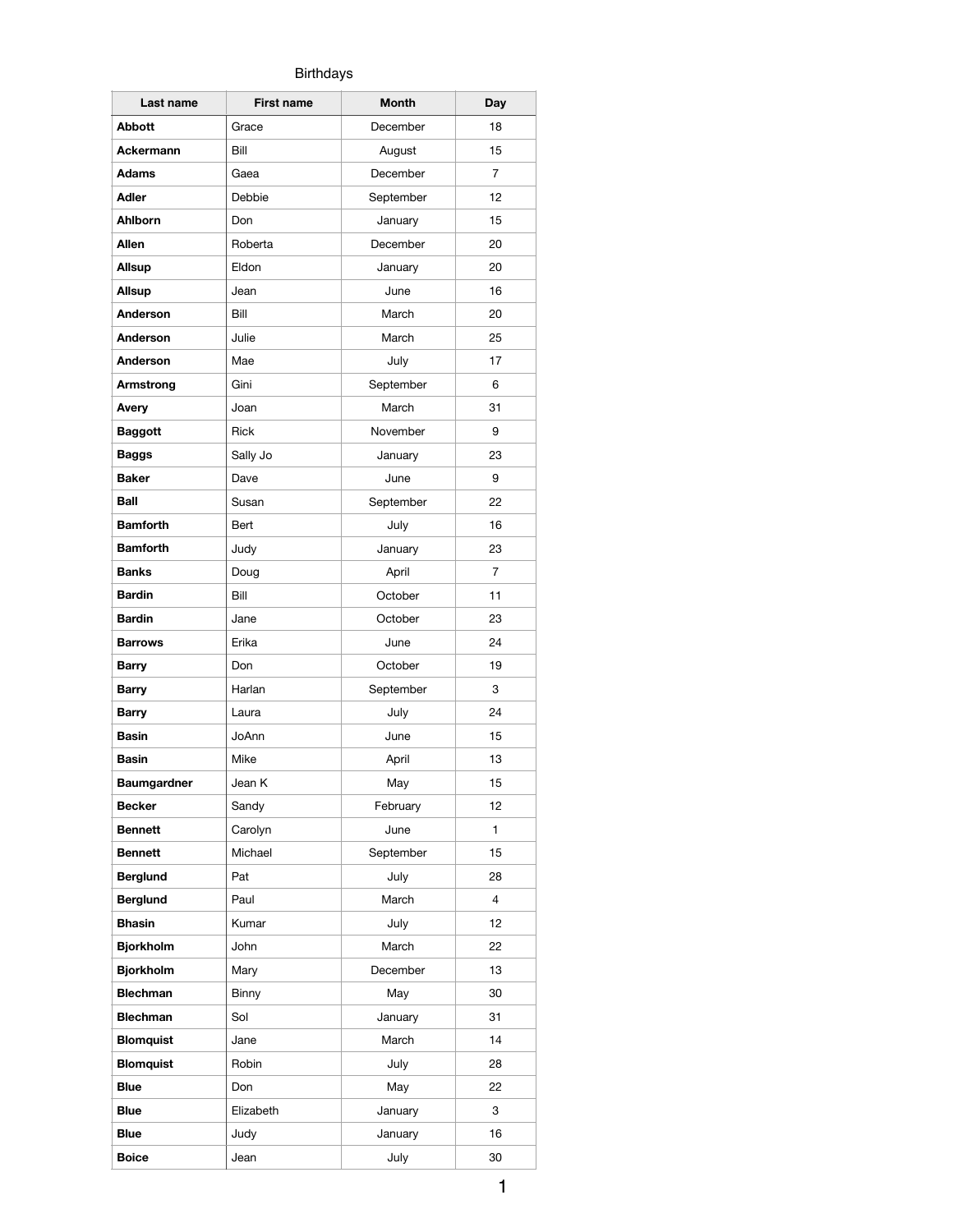| Last name         | <b>First name</b> | Month     | Day |
|-------------------|-------------------|-----------|-----|
| <b>Boice</b>      | Norm              | August    | 5   |
| <b>Bonetti</b>    | Lynne             | May       | 12  |
| <b>Bonetti</b>    | Richard           | February  | 17  |
| <b>Bournival</b>  | Jeannette         | May       | 22  |
| <b>Bourque</b>    | Janet             | March     | 8   |
| <b>Boyles</b>     | Joe               | January   | 11  |
| <b>Boyles</b>     | Teresa            | March     | 30  |
| <b>Brandt</b>     | Ken               | December  | 15  |
| <b>Bratton</b>    | Jim               | July      | 12  |
| <b>Brewer</b>     | Ann               | May       | 6   |
| <b>Bright</b>     | Juanita           | June      | 21  |
| <b>Brobst</b>     | Marilyn           | December  | 31  |
| <b>Brophy</b>     | Retha             | September | 4   |
| <b>Brown</b>      | Carole            | December  | 31  |
| <b>Brown</b>      | Hildegard         | September | 30  |
| <b>Buckley</b>    | Shirley           | July      | 13  |
| <b>Buddemeier</b> | Bob               | February  | 24  |
| <b>Bullock</b>    | Leslie            | May       | 20  |
| <b>Burgett</b>    | Betsy             | April     | 20  |
| <b>Bushell</b>    | Candice           | May       | 16  |
| Campbell          | Shelly            | May       | 2   |
| <b>Caneer</b>     | La Rea            | October   | 27  |
| Cannon            | Elly              | August    | 19  |
| Cannon            | Russ              | January   | 7   |
| Carhart           | Bill              | November  | 30  |
| Carter            | <b>Bob</b>        | October   | 8   |
| Carter            | Patricia          | June      | 27  |
| Chin              | Jim               | November  | 29  |
| Chinn             | Donna             | March     | 25  |
| Chumbler          | Bert              | May       | 28  |
| Chumbler          | Carole            | December  | 23  |
| Clough            | Virginia          | September | 28  |
| Cochran           | David             | May       | 29  |
| Collins           | Dana              | December  | 18  |
| Collins           | Patricia          | April     | 13  |
| Cooney            | Jack              | January   | 21  |
| Cowan             | Lois              | May       | 20  |
| Crites            | Julie             | August    | 29  |
| Cronquist         | <b>Bobbie</b>     | April     | 30  |
| Cure              | Harry             | December  | 21  |
| Curl              | Lola              | April     | 2   |
| Curtis            | Dan               | September | 14  |
| Cutting           | Merrill           | May       | 12  |
| Daura             | Martha            | September | 24  |
| <b>Dealey</b>     | Dave              | July      | 29  |
| <b>Dealey</b>     | Liz               | March     | 26  |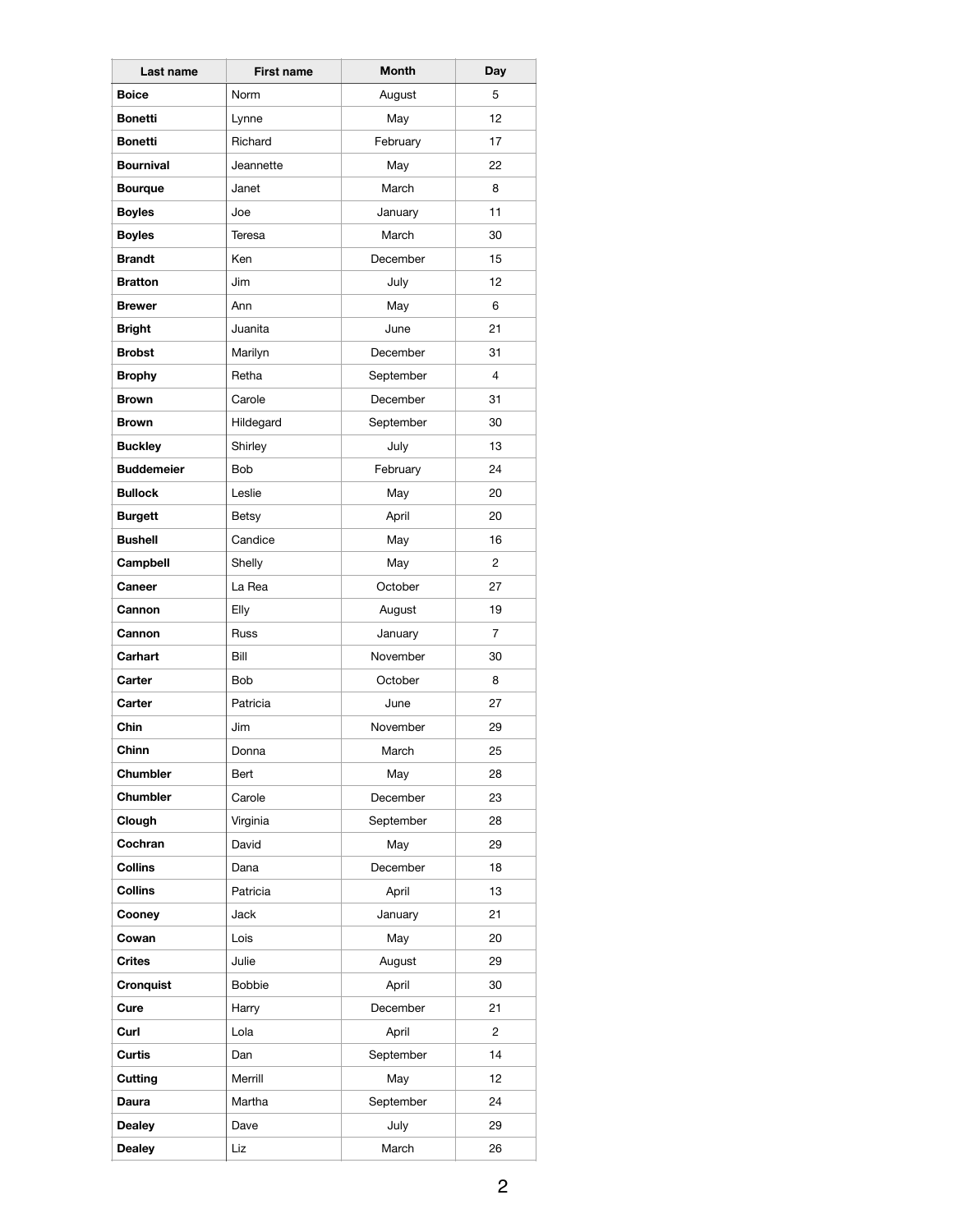| Last name          | <b>First name</b> | <b>Month</b> | Day            |
|--------------------|-------------------|--------------|----------------|
| Dengler            | Ann               | March        | 27             |
| Dengler            | Rich              | October      | 24             |
| <b>Densmore</b>    | Al                | September    | 9              |
| <b>Densmore</b>    | Sally             | November     | 13             |
| <b>DeVos</b>       | Bonnie            | June         | 6              |
| <b>DeVos</b>       | Jim               | December     | $\overline{7}$ |
| <b>DeWald</b>      | Linda             | February     | 10             |
| <b>Dickason</b>    | Clif              | April        | 23             |
| <b>Dickason</b>    | Ginny             | February     | 10             |
| <b>Dickerson</b>   | Gordon            | April        | 16             |
| <b>Diller</b>      | Anne              | July         | 6              |
| <b>Douglas</b>     | Phyllis           | April        | 22             |
| <b>Draper</b>      | Ruth              | June         | 16             |
| Dunham             | Jean              | January      | 21             |
| Eastwood           | Pratibha          | December     | 7              |
| <b>Ekerson</b>     | Art               | July         | 16             |
| <b>Ekerson</b>     | Jean              | April        | 20             |
| <b>Ekerson</b>     | Louise            | March        | 21             |
| Elkjer             | Marion            | October      | 12             |
| <b>Ellis</b>       | Jim               | July         | 18             |
| <b>Escher</b>      | Elizabeth         | February     | 15             |
| Ettlich            | Ernie             | November     | 9              |
| Eufusia            | Linda             | November     | 25             |
| <b>Evitts</b>      | Dreda             | July         | 4              |
| Faris              | Judy              | April        | 8              |
| Fasbender          | Barry             | June         | 15             |
| Ferguson           | Ginny             | September    | 9              |
| <b>Field</b>       | Barbara           | July         | $\overline{7}$ |
| Finch              | Barden            | November     | 14             |
| <b>Finley</b>      | <b>Butch</b>      | April        | 7              |
| <b>Finley</b>      | Karen             | December     | 26             |
| <b>Fisette</b>     | <b>Dolores</b>    | October      | 7              |
| <b>Fitzpatrick</b> | Cathy             | September    | 30             |
| <b>Fmcgary</b>     | Terri             | December     | 10             |
| <b>Forbes</b>      | Sarah             | October      | 8              |
| Fosdal             | Maria A           | August       | 19             |
| Foster             | Doug              | August       | 29             |
| Fotheringham       | Joan              | June         | 25             |
| <b>Fowler</b>      | Vernes            | February     | 2              |
| Fox                | Phyllis           | May          | 21             |
| Friedlander        | Diane             | January      | 12             |
| Frost              | Jack              | June         | 3              |
| Frost              | Mary              | June         | 3              |
| Frye               | Bill              | June         | 24             |
| Gabel              | Mary              | December     | 29             |
| Gabel              | Ron               | October      | 25             |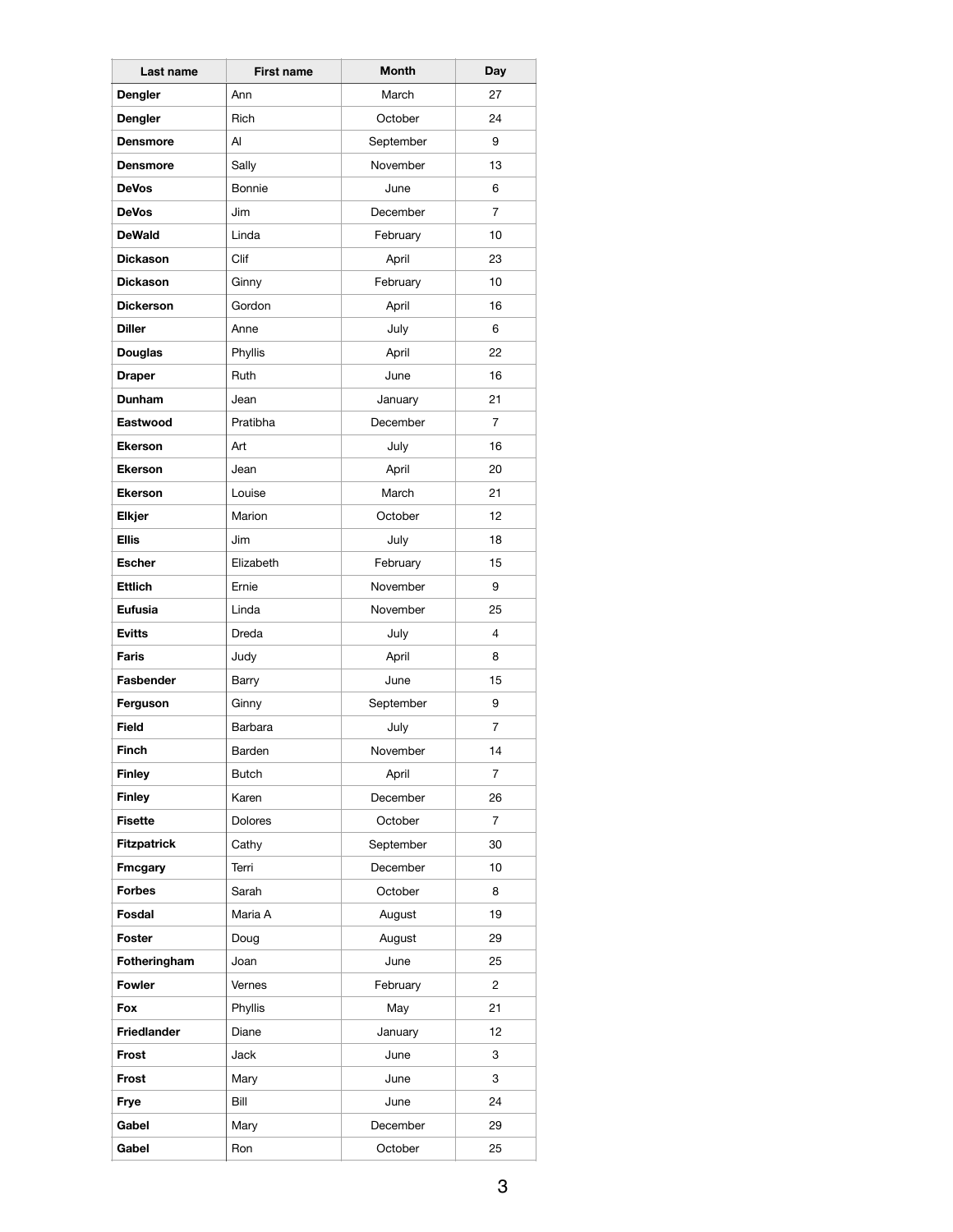| Last name       | <b>First name</b> | Month     | Day            |
|-----------------|-------------------|-----------|----------------|
| Garrett         | Cec               | December  | 22             |
| Gent            | David             | July      | $\mathbf{1}$   |
| Gillespie       | Mary Wright       | December  | $\overline{4}$ |
| Gilley          | Marilyn           | June      | 14             |
| Golding         | <b>Bob</b>        | August    | 14             |
| Golding         | Frieda            | April     | 20             |
| Goodman         | Jean              | October   | 13             |
| Goodpaster      | Gracie            | February  | 23             |
| Grassam         | Jean              | October   | 18             |
| Greschel        | Chuck             | September | 24             |
| Greschel        | Helen             | March     | 12             |
| Gromala         | Sue               | June      | 4              |
| Guest           | Heather           | September | 19             |
| Gutweniger      | Chuck             | September | 29             |
| Haas            | Carolyn           | December  | 10             |
| Hadley          | Doris             | March     | 13             |
| <b>Hafner</b>   | Jack              | January   | 8              |
| <b>Hafner</b>   | Joanne            | July      | 25             |
| Hall            | <b>Bob</b>        | July      | 22             |
| Hall            | Jane H            | October   | $\overline{7}$ |
| <b>Hansen</b>   | Lynda             | November  | 14             |
| <b>Harris</b>   | Jamie             | October   | 20             |
| <b>Harris</b>   | Jane              | August    | 16             |
| Harris          | Steve             | March     | 10             |
| Hart            | Dody              | April     | 2              |
| <b>Hastings</b> | Neva              | February  | 23             |
| Hayward         | Peggy             | April     | 10             |
| Hayward         | Stan              | January   | 22             |
| Hearn           | Nell              | May       | 23             |
| <b>Hedges</b>   | Dan               | May       | 14             |
| <b>Hedges</b>   | Meridel           | October   | 24             |
| <b>Hegarty</b>  | Doreen            | December  | 6              |
| Hegel           | Kathy             | April     | 23             |
| Hegel           | Uli               | September | 19             |
| Heide           | Jack              | September | 10             |
| Heide           | Susie             | May       | 29             |
| Heintz          | Dick              | December  | 25             |
| Heintz          | Joyce             | October   | 9              |
| Heverly         | Jane              | August    | 1              |
| Heverly         | Mike              | March     | 13             |
| Hight           | Robert            | September | 22             |
| Hight           | Teddie            | March     | 18             |
| Hillerstrom     | Gully             | February  | 23             |
| <b>Hines</b>    | Jan               | November  | 5              |
| Honegger        | Maggie            | September | 25             |
| <b>Hughes</b>   | Donald            | November  | 30             |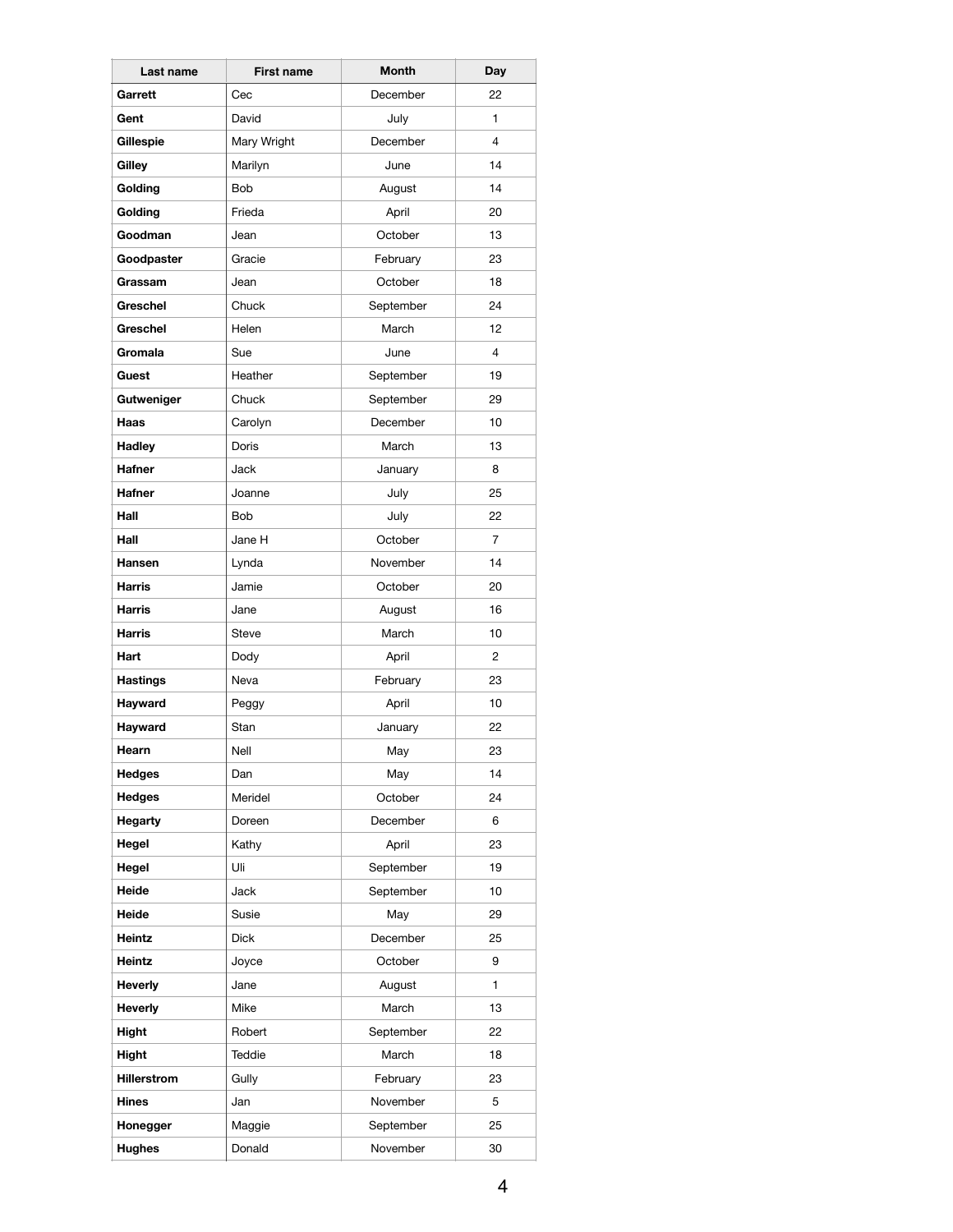| Last name         | <b>First name</b> | Month     | Day |
|-------------------|-------------------|-----------|-----|
| <b>Hunter</b>     | Judy              | January   | 25  |
| <b>Huntsinger</b> | Marie             | January   | 16  |
| <b>Hutchings</b>  | Faye              | March     | 25  |
| Hyde              | Becky             | December  | 26  |
| <b>Isaak</b>      | Faye              | April     | 28  |
| <b>Isaak</b>      | Merl              | July      | 15  |
| <b>Jacobs</b>     | Bill              | December  | 30  |
| <b>Jacobs</b>     | Carol             | December  | 3   |
| Jacobson          | Janet             | October   | 2   |
| Johnson           | Barry             | July      | 10  |
| Johnson           | Donna             | April     | 19  |
| Johnson           | Joni              | April     | 21  |
| Jones             | Betty             | May       | 18  |
| Jones             | Don               | February  | 22  |
| Jones             | Jackie            | October   | 15  |
| Jones             | Jacqueline        | October   | 15  |
| Jones             | John              | March     | 2   |
| Jones             | Martha            | February  | 8   |
| Kase              | Grady             | April     | 15  |
| Kase              | Ken               | July      | 13  |
| Kelley            | Don               | September | 28  |
| Kelley            | Ken               | February  | 8   |
| Kent              | Connie            | May       | 15  |
| Kent              | Karen             | June      | 30  |
| Knapp             | Susan             | March     | 30  |
| Kobayashi         | Naomi             | August    | 5   |
| <b>Koch</b>       | Grant             | August    | 3   |
| Koch              | Yoka              | June      | 13  |
| Kochi             | Esther            | November  | 7   |
| Kochi             | Dan               | October   | 7   |
| Kozak             | Jarmila           | April     | 8   |
| Kozak             | Milan             | November  | 13  |
| Kraus             | Connie            | September | 22  |
| Kraus             | Eugene            | September | 18  |
| <b>Krause</b>     | Joy               | March     | 10  |
| <b>Krause</b>     | Rich              | September | 25  |
| Krimsly           | Saul              | July      | 21  |
| Kroner            | Earl              | September | 9   |
| Lathrop           | Rachel            | August    | 26  |
| Laurie            | Karen             | December  | 12  |
| Lawson            | Frank             | January   | 25  |
| Lawson            | Holly             | November  | 26  |
| LeBlanc           | Ingrid            | March     | 9   |
| <b>LePore</b>     | Polly             | October   | 13  |
| Lindstrom         | Bob               | May       | 3   |
| Lindstrom         | Sue               | January   | 2   |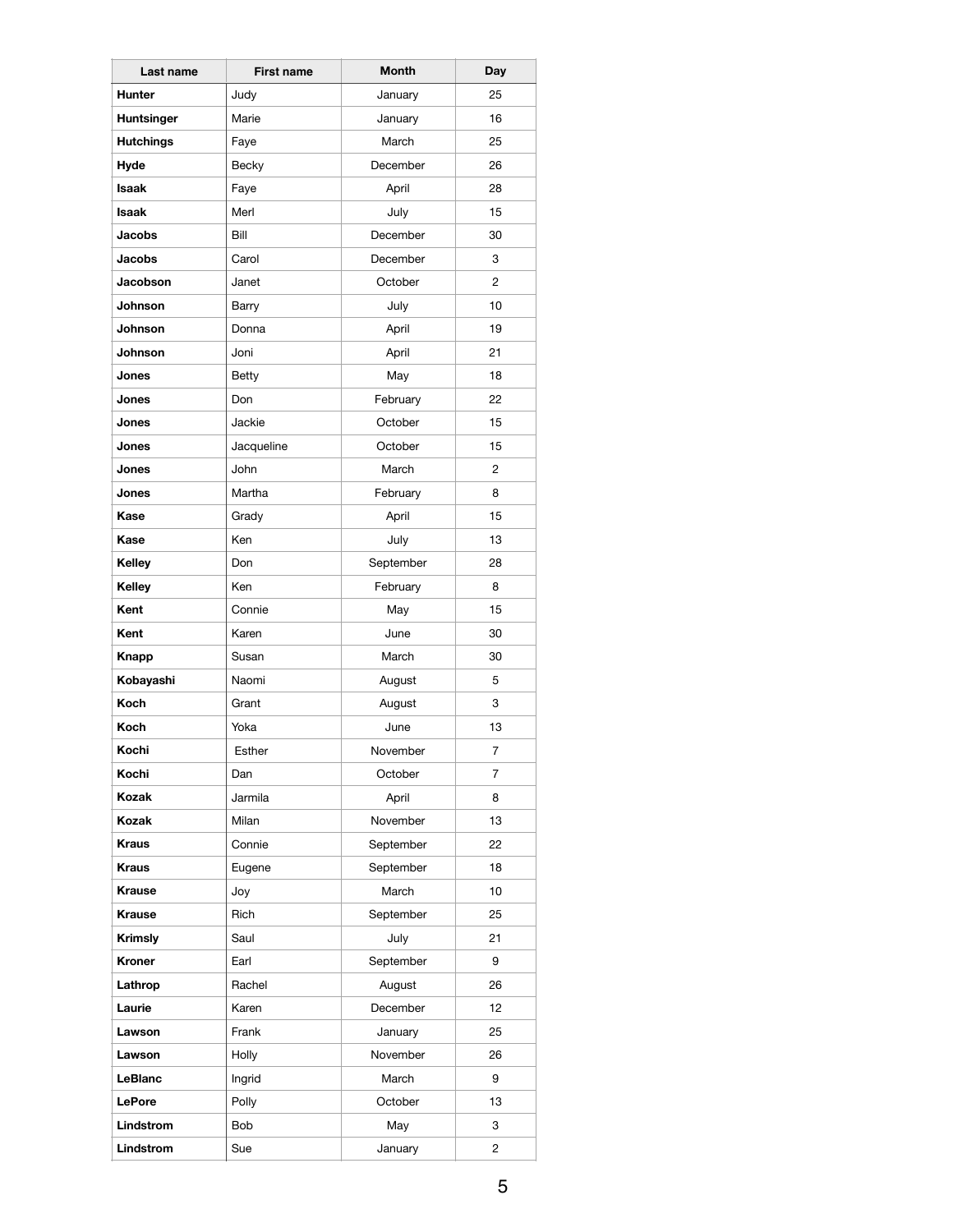| Last name          | <b>First name</b> | Month     | Day            |
|--------------------|-------------------|-----------|----------------|
| Lippincott         | Robyn             | January   | 3              |
| Lippman            | Eleanor           | September | 6              |
| Lohman             | Dale              | April     | 25             |
| Lucchesi           | Joanna            | June      | 29             |
| Lum                | June              | January   | 24             |
| Lynn               | Yvonne            | September | 25             |
| <b>Mackenzie</b>   | Jean C            | August    | 9              |
| <b>Macmillan</b>   | Jim               | August    | 5              |
| <b>Macready</b>    | Tillie            | November  | 20             |
| <b>Maksymowicz</b> | Alex              | January   | 19             |
| <b>Maksymowicz</b> | Lillian           | October   | 28             |
| <b>Marron</b>      | Jim               | January   | 19             |
| <b>Marron</b>      | Kay               | February  | 8              |
| <b>Maxfield</b>    | Barbara           | September | 26             |
| <b>Maxfield</b>    | Keith             | October   | 8              |
| <b>Maxwell</b>     | Nancy             | June      | 12             |
| <b>McCormack</b>   | Margaret          | August    | 23             |
| <b>McCrea</b>      | Helen             | August    | 27             |
| <b>McCrea</b>      | Tom               | December  | 19             |
| <b>McCulloh</b>    | Ralph             | March     | 11             |
| <b>McDonald</b>    | Pat               | June      | 2              |
| <b>McGary</b>      | Jan               | August    | 6              |
| <b>McMillen</b>    | Sophia            | June      | 11             |
| <b>Meers</b>       | Bill              | November  | 26             |
| <b>Mendenhall</b>  | Nancy             | July      | 11             |
| <b>Miller</b>      | <b>Brant</b>      | May       | 24             |
| <b>Miller</b>      | Lila              | September | 21             |
| Miller             | Maggie            | October   | $\overline{2}$ |
| Miller             | Margaret          | March     | 20             |
| Miller             | Tim               | October   | 3              |
| Mo                 | Jordan            | November  | 14             |
| Monaco             | Carolyn           | December  | 24             |
| Moore              | Bob               | August    | 10             |
| <b>Morris</b>      | Patty             | December  | 2              |
| <b>Morrison</b>    | Mary Jane         | August    | 13             |
| <b>Moutos</b>      | Lannette          | August    | 12             |
| <b>Mraz</b>        | Corinne           | February  | 12             |
| <b>Mraz</b>        | Doyne             | April     | 21             |
| Mulder             | Sophia            | February  | 20             |
| Mulder             | Tom               | April     | 29             |
| Mullin             | Eva               | October   | 2              |
| <b>Murphy</b>      | Dennis            | November  | 1              |
| <b>Murray</b>      | Nannien           | August    | 23             |
| Nadell             | Joann             | January   | 19             |
| Nelson             | Karen             | November  | 21             |
| <b>Newins</b>      | Anne              | April     | 30             |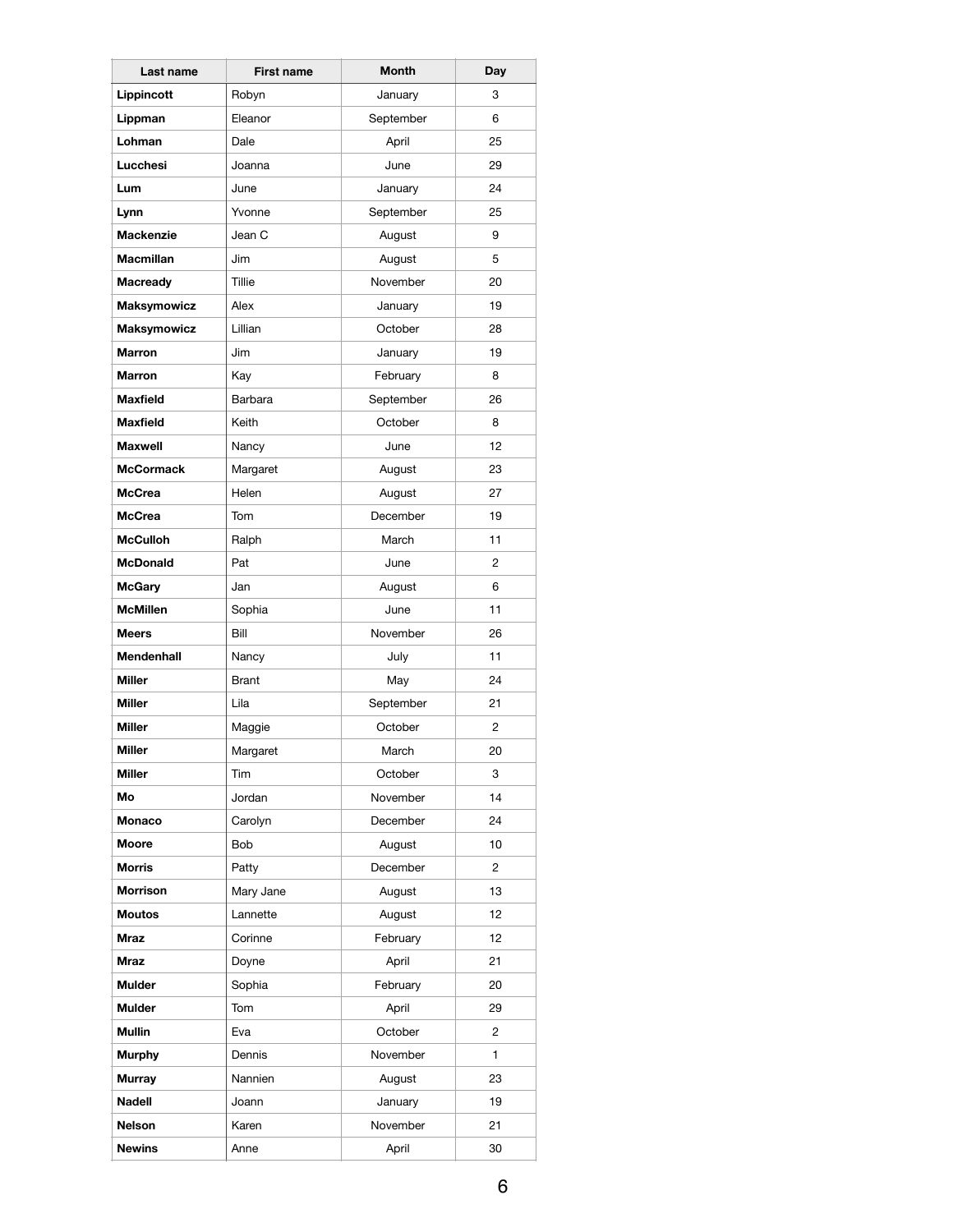| Last name        | <b>First name</b> | Month     | Day            |
|------------------|-------------------|-----------|----------------|
| <b>Newlon</b>    | Tom               | September | 14             |
| <b>Newlon</b>    | Tucker            | October   | 30             |
| <b>Nicholson</b> | Anne              | July      | 25             |
| <b>Nicholson</b> | Ed                | June      | $\overline{7}$ |
| Noble            | Jackie            | September | 9              |
| Nordquist        | Sarah             | May       | 12             |
| Norgard          | Earl              | January   | 3              |
| Norgard          | Kaaren            | November  | 12             |
| Ogren            | Lynn              | April     | 13             |
| Oliver           | Joanie            | October   | 21             |
| Oliver           | Ken               | February  | 22             |
| Olson            | Marlene           | December  | 26             |
| Ottis            | Nancy             | October   | 25             |
| <b>Parrish</b>   | Jackie            | February  | 10             |
| Pepple           | Ruth              | June      | 27             |
| <b>Perkins</b>   | Bob               | March     | 21             |
| Perrin           | Marilyn           | June      | 3              |
| Peterman         | John              | September | 13             |
| Poppick          | Eric              | September | 22             |
| <b>Powell</b>    | Bill              | May       | 17             |
| <b>Powell</b>    | Dorothy           | February  | 24             |
| <b>Presnell</b>  | Kay               | February  | $\overline{2}$ |
| <b>Presnell</b>  | Ron               | February  | 12             |
| <b>Prideaux</b>  | Dorothy           | May       | 25             |
| <b>Provence</b>  | Don               | December  | 2              |
| <b>Provence</b>  | Kathleen          | February  | 23             |
| <b>Purkerson</b> | Purk              | January   | 8              |
| <b>Purkerson</b> | Sharon            | October   | 25             |
| Putnam           | Lynn              | July      | 24             |
| Quan             | Amoena            | December  | 15             |
| Quan             | Jim               | August    | 25             |
| Rayward          | Thor              | August    | 24             |
| Reitz            | Rita              | April     | 26             |
| Renta            | Mike              | September | 11             |
| Renta            | Winnie            | August    | 18             |
| Retzlaff         | John              | August    | 12             |
| Retzlaff         | Tommi             | May       | 12             |
| Richmond         | Henry             | December  | 13             |
| Richmond         | Jerry             | September | 26             |
| <b>Riechers</b>  | Carolynn          | September | $\mathbf{1}$   |
| Rittenhouse      | June              | September | 25             |
| Robb             | Patricia          | December  | 9              |
| Robb             | Peter             | August    | 1              |
| <b>Roberts</b>   | Sandy             | September | 21             |
| Robins           | Pat               | May       | 27             |
| Robisch          | Herb              | October   | 9              |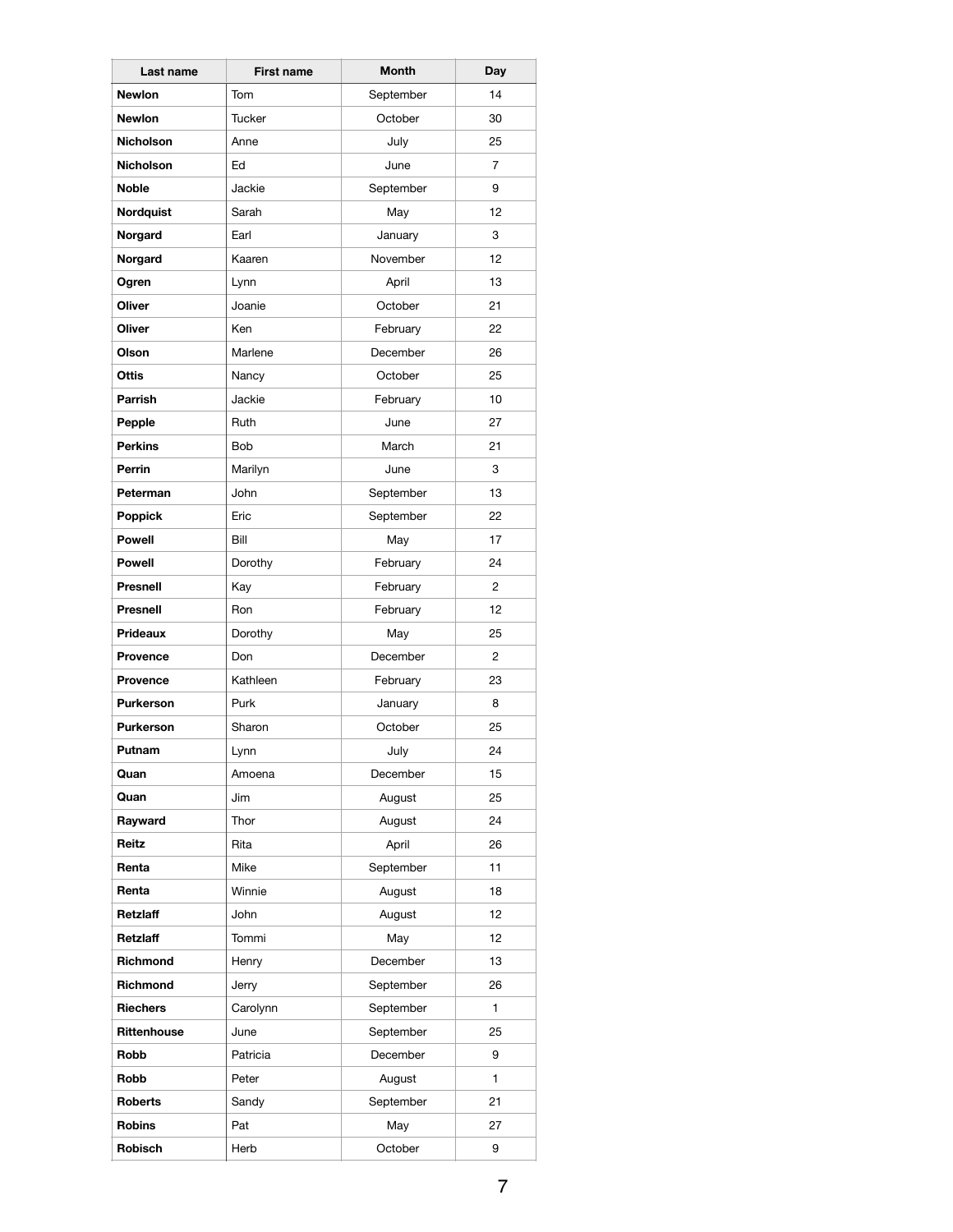| Last name        | <b>First name</b> | <b>Month</b> | Day            |
|------------------|-------------------|--------------|----------------|
| Rockwell         | Jim               | July         | 29             |
| Rogers           | Sandy             | August       | 11             |
| Rosen            | Marlene           | January      | 14             |
| Rosendahl        | Peggy             | February     | 14             |
| <b>Ross</b>      | Janet             | December     | 9              |
| Ross             | Skip              | July         | 16             |
| Rowe             | Jan               | December     | 14             |
| Rubenfeld        | <b>Ilana</b>      | August       | 20             |
| Rubey            | Chuck             | November     | 21             |
| Rubey            | Jane              | May          | 3              |
| Rued             | Emily             | November     | 1              |
| Rugg             | David             | January      | 16             |
| Rugg             | Michael           | February     | 14             |
| <b>Russ</b>      | Helen             | July         | 29             |
| <b>Russell</b>   | Jon               | January      | 18             |
| <b>Russell</b>   | Linda             | January      | 22             |
| <b>Russell</b>   | Peggy             | April        | 9              |
| <b>Saito</b>     | Teiko             | April        | 23             |
| <b>Sarles</b>    | Orisja            | May          | 4              |
| Sato             | Salome            | September    | 20             |
| <b>Saunders</b>  | Bob               | April        | 11             |
| <b>Saunders</b>  | Judi              | March        | 20             |
| Savage           | Eleanor           | January      | 30             |
| <b>Scebold</b>   | Donna             | October      | 2              |
| <b>Schaible</b>  | Brian             | August       | 19             |
| <b>Schaible</b>  | Janet             | October      | 25             |
| <b>Schenler</b>  | Carolyn           | December     | 14             |
| <b>Schettler</b> | Leslie            | January      | 26             |
| <b>Schettler</b> | Paul              | April        | 17             |
| Schlobohm        | Margaret          | February     | 21             |
| Schneiderman     | Carl              | October      | 17             |
| Schneiderman     | Susan             | May          | 18             |
| Schwyn           | Chuck             | January      | 2              |
| Schwyn           | Lois              | October      | 28             |
| Scott            | Janet             | March        | 30             |
| Scott            | Jere              | August       | 26             |
| <b>Scrivner</b>  | Olga              | June         | 21             |
| <b>Scrivner</b>  | Stan              | January      | 3              |
| Seale            | Cora Lee          | October      | 21             |
| Sheldon          | Anne              | January      | 3              |
| Shimabukuro      | Geri              | August       | 29             |
| Shirk            | Carolyn           | May          | 2              |
| Shirk            | Larry             | November     | 22             |
| Silfvast         | Bill              | June         | $\overline{7}$ |
| Silfvast         | Sue               | February     | 27             |
| Silverman        | Myra              | August       | 10             |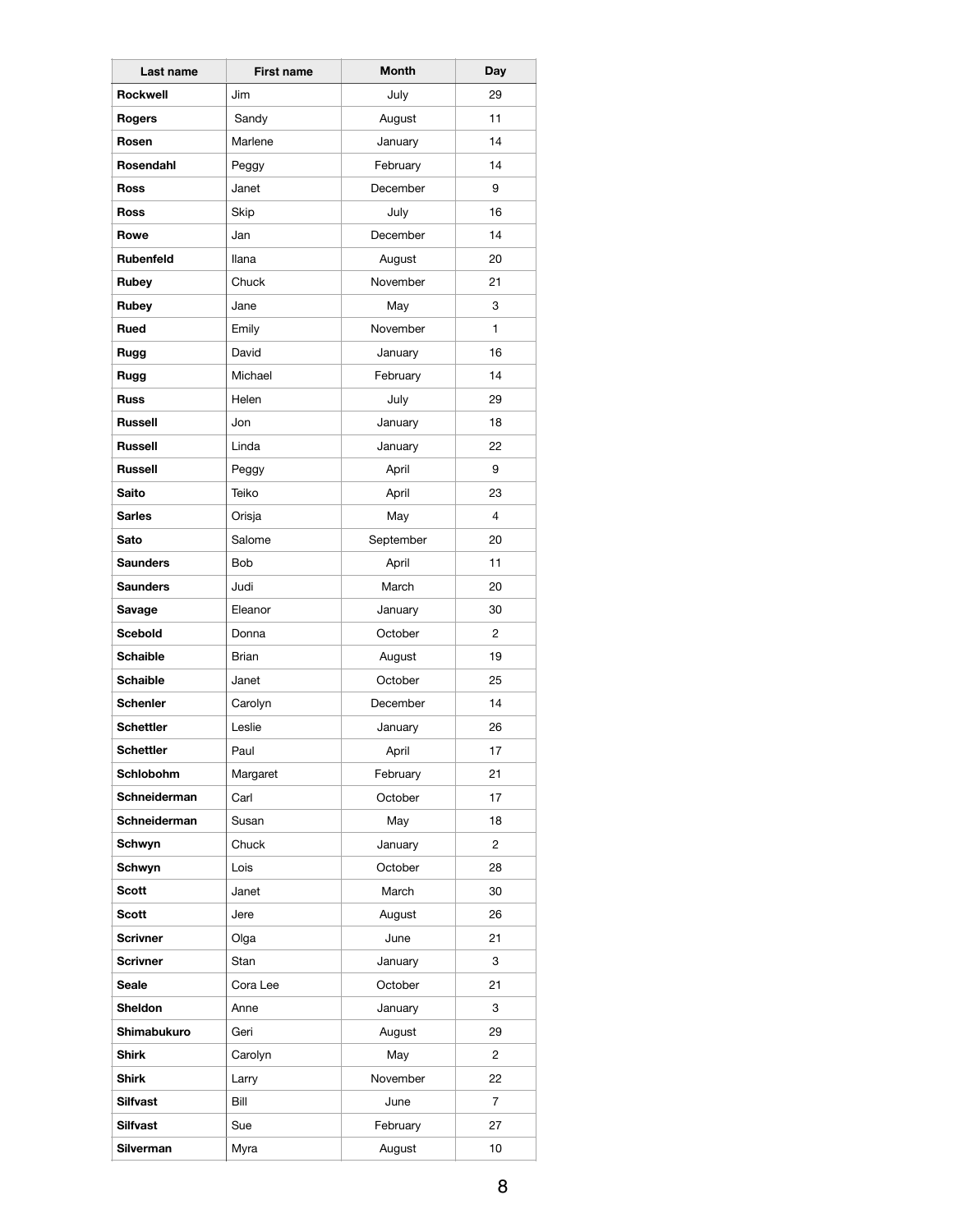| Last name          | <b>First name</b> | <b>Month</b> | Day            |
|--------------------|-------------------|--------------|----------------|
| <b>Silverman</b>   | <b>Ron</b>        | June         | 13             |
| Simpson            | Damon             | February     | 18             |
| <b>Simpson</b>     | Judy              | June         | 1              |
| Sindt              | Linda             | September    | 24             |
| <b>Skinner</b>     | Phyllis           | December     | 16             |
| <b>Sklar</b>       | Don               | July         | 13             |
| <b>Sklar</b>       | Maija             | February     | 24             |
| Solomon            | Carol             | February     | 27             |
| Sommer             | Fred              | May          | 30             |
| Speer              | Fred              | August       | 23             |
| <b>Speirs</b>      | Verne             | June         | 10             |
| Spence             | <b>Bob</b>        | December     | 24             |
| Spence             | Linda             | December     | 4              |
| <b>Stafford</b>    | Reid              | December     | 24             |
| <b>Stanford</b>    | Kit               | June         | 1              |
| Starego            | Ann               | August       | 26             |
| <b>Stewart</b>     | Bonnie            | May          | $\overline{4}$ |
| <b>Stewart</b>     | Raymond           | January      | 10             |
| <b>Stocker</b>     | Jim               | October      | 22             |
| <b>Stocker</b>     | Pat               | December     | 17             |
| <b>Stroh</b>       | Karen             | March        | 16             |
| Strong             | John              | August       | 18             |
| <b>Studebaker</b>  | EI                | October      | 16             |
| <b>Studebaker</b>  | Terry             | July         | 19             |
| <b>Sumariwalla</b> | Anita             | March        | 28             |
| Tangel             | Bob               | May          | 20             |
| Tangel             | Sharon            | November     | 23             |
| Taylor             | Margaret          | March        | $\overline{4}$ |
| <b>Templin</b>     | Ramona            | October      | 10             |
| Thomas             | Gordon W          | January      | 26             |
| Thomas             | Wayne             | September    | 23             |
| Thompson           | Jim               | November     | 6              |
| <b>Thompson</b>    | Karin             | February     | 6              |
| <b>Tollefson</b>   | Bonnie            | January      | 23             |
| <b>Tollefson</b>   | Mark              | July         | 19             |
| Train              | Leslie            | December     | 23             |
| <b>Troxel</b>      | Richard           | March        | 11             |
| Troxel             | Sharon            | February     | 2              |
| <b>Trumbauer</b>   | Maria             | August       | 20             |
| <b>Trump</b>       | Michael           | January      | 17             |
| <b>Trump</b>       | Norma             | March        | 4              |
| Tull               | Gail              | December     | 10             |
| <b>Turner</b>      | Brit 100 in 2021! | October      | 26             |
| Upton              | Jody              | February     | 22             |
| Upton              | Tom               | January      | 5              |
| Van Ert            | Gretchen          | November     | 12             |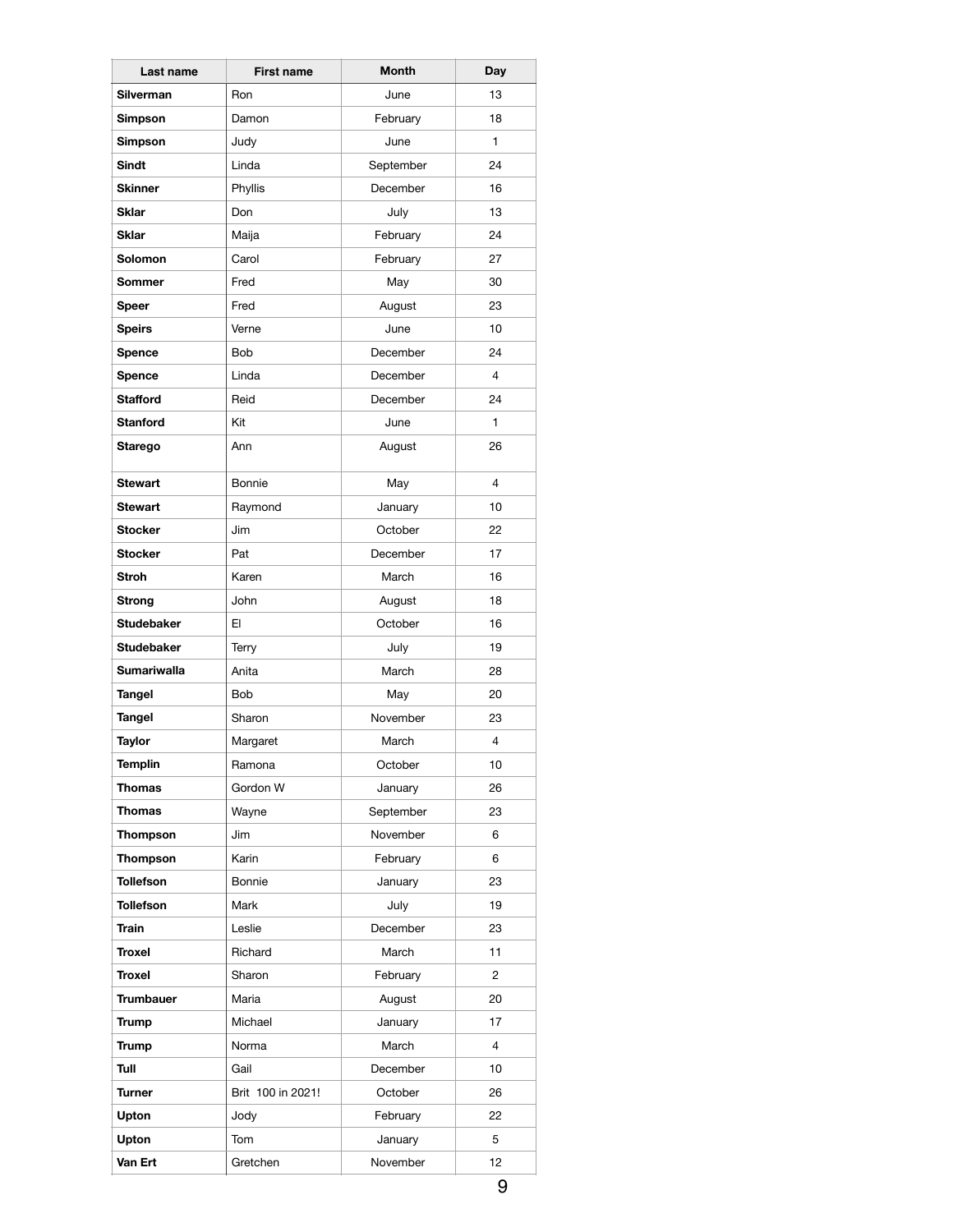| Last name        | <b>First name</b> | <b>Month</b>   | Day            |
|------------------|-------------------|----------------|----------------|
| Van Ert          | Will              | March          | 19             |
| Vasavada         | <b>RC</b>         | November       | 3              |
| Vasavada         | Tina              | March          | 28             |
| Vaughan          | Bill              | October        | 10             |
| Vaughan          | Diane             | December       | 23             |
| Verdurmen        | Ed                | December       | 16             |
| <b>Verdurmen</b> | Ed                | December       | 16             |
| Vermeer          | Don               | November       | 9              |
| Vernon           | <b>Bob</b>        | April          | 20             |
| Vernon           | Patti             | August         | 18             |
| Wagner           | Dan               | October        | 10             |
| Wahl             | Maria             | August         | 18             |
| Walden           | Nancy             | February       | 19             |
| Walls            | Madge             | October        | 4              |
| Ware             | Diane             | February       | 20             |
| Ware             | Peter             | May            | 14             |
| Wasley           | Dorothy           | June           | 7              |
| Weagel           | Sharon            | June           | 24             |
| Weiner           | Jon               | November       | 14             |
| West             | Jill              | April          | 17             |
| Wetenkamp        | Jean              | December       | 29             |
| Wheatley         | <b>Bette</b>      | February       | 22             |
| Whinery          | George            | April          | 19             |
| White            | Don               | October        | $\overline{7}$ |
| White            | Janice            | March          | 12             |
| <b>Williams</b>  | Janice            | September      | 14             |
| Williams         | Jean              | November       | 9              |
| <b>Williams</b>  | Paul              | May            | 5              |
| Willis           | Jody              | October        | 1              |
| Wilson           | Jesse             | November       | 8              |
| Wilson           | Winnie            | October        | 2              |
| Winkler          | Kayleen           | May            | 16             |
| Woodburn         | Serita Sue        | November       | 17             |
| Wylie            | Lawson            | December       | 28             |
| Yates            | Fran              | March          | 19             |
| Yates            | George            | December       | 27             |
| Yates            | George            | December       | 27             |
| <b>Zilkey</b>    | Willi             | August         | $\overline{2}$ |
|                  |                   | <b>January</b> |                |
|                  |                   | February       |                |
|                  |                   | <b>March</b>   |                |